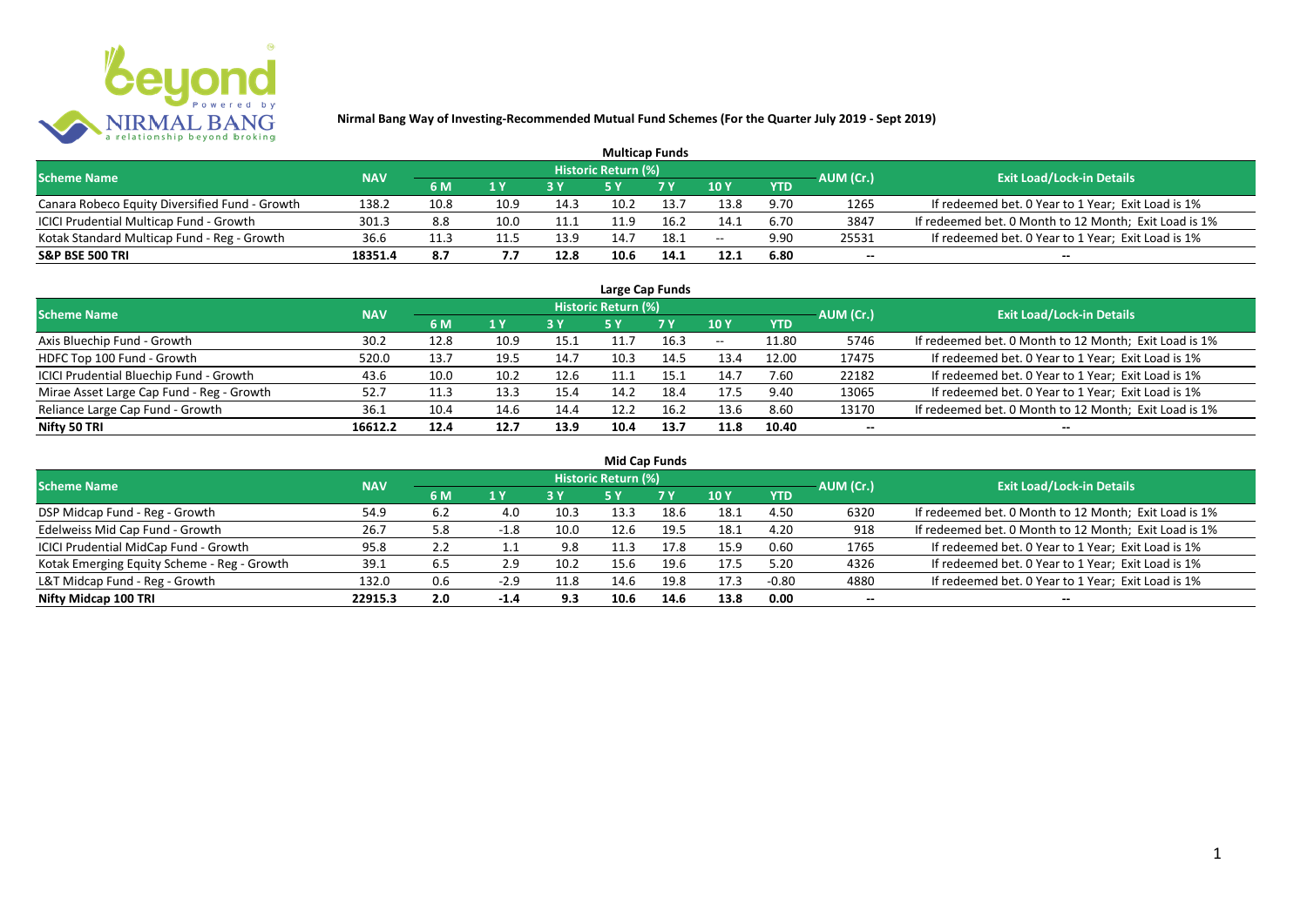

| Large & Midcap                                   |            |       |                         |      |                            |      |      |            |           |                                                    |  |  |  |
|--------------------------------------------------|------------|-------|-------------------------|------|----------------------------|------|------|------------|-----------|----------------------------------------------------|--|--|--|
| <b>Scheme Name</b>                               | <b>NAV</b> |       |                         |      | <b>Historic Return (%)</b> |      |      |            | AUM (Cr.) | <b>Exit Load/Lock-in Details</b>                   |  |  |  |
|                                                  |            | 6 M   | $\mathbf{A} \mathbf{V}$ |      |                            | 7 V  | 10Y  | <b>YTD</b> |           |                                                    |  |  |  |
| Canara Robeco Emerging Equities - Growth         | 95.0       | - 8.1 |                         | 13.8 | 16.3                       | 22.1 | 21.3 | 6.70       | 4890      | If redeemed bet. 0 Year to 1 Year; Exit Load is 1% |  |  |  |
| Invesco India Growth Opportunities Fund - Growth | 34.6       |       |                         | 13.4 | 12.7                       | 16.0 | 14.2 | 5.60       | 1434      | If redeemed bet. 0 Year to 1 Year; Exit Load is 1% |  |  |  |
| NIFTY Large Midcap 250 TRI                       | 7331.8     | 6.6   |                         | 12.8 | 11.8                       | 15.9 | 13.5 | 4.80       | $- -$     | $- -$                                              |  |  |  |

| <b>Focused Funds</b>             |            |       |      |      |                     |      |       |            |           |                                                       |  |  |  |
|----------------------------------|------------|-------|------|------|---------------------|------|-------|------------|-----------|-------------------------------------------------------|--|--|--|
| <b>Scheme Name</b>               | <b>NAV</b> |       |      |      | Historic Return (%) |      |       |            | AUM (Cr.) | <b>Exit Load/Lock-in Details</b>                      |  |  |  |
|                                  |            | 6 M   | 1 V  |      | cν                  | 7 V  | 10 Y  | <b>YTD</b> |           |                                                       |  |  |  |
| Axis Focused 25 Fund - Growth    | 28.8       | $Q$ 5 | 4.3  | 15.9 | 14.0                | 16.0 | $- -$ | 7.50       | 7978      | If redeemed bet. 0 Month to 12 Month; Exit Load is 1% |  |  |  |
| SBI Focused Equity Fund - Growth | 146.5      | 12.0  | 11.5 | 13.9 | 14.2                |      | 19.2  | 10.80      | 4634      | If redeemed bet. 0 Year to 1 Year; Exit Load is 1%    |  |  |  |
| <b>S&amp;P BSE 500</b>           | 15450.2    | 8.1   | 6.4  | 11.4 | 9.2                 | 12.6 | 10.6  | 6.30       | $- -$     | $- -$                                                 |  |  |  |

|                                                |            |        |         |                     |      | <b>Small Cap Funds</b>                         |       |            |           |                                                    |
|------------------------------------------------|------------|--------|---------|---------------------|------|------------------------------------------------|-------|------------|-----------|----------------------------------------------------|
| <b>Scheme Name</b>                             | <b>NAV</b> |        |         | Historic Return (%) |      |                                                |       |            | AUM (Cr.) | <b>Exit Load/Lock-in Details</b>                   |
|                                                |            | 6 M    |         |                     |      |                                                | 10Y   | <b>YTD</b> |           |                                                    |
| Franklin India Smaller Companies Fund - Growth | 53.1       | 1.8    | -6.1    | 6.3                 | 12.9 | 21.4                                           | 18.7  | 1.20       | 7577      | If redeemed bet. 0 Year to 1 Year; Exit Load is 1% |
| HDFC Small Cap Fund - Growth                   | 42.4       | 0.6    |         | 14.3                | 14.6 | 17.8                                           | 15.7  | $-0.20$    | 8403      | If redeemed bet. 0 Year to 1 Year; Exit Load is 1% |
| L&T Emerging Businesses Fund - Reg - Growth    | 23.8       | ⊥.5-   | -6.8    | 13.1                | 14.4 | $\hspace{0.1mm}-\hspace{0.1mm}-\hspace{0.1mm}$ | $- -$ | $-4.20$    | 6177      | If redeemed bet. 0 Year to 1 Year; Exit Load is 1% |
| Nifty Smallcap 100 TRI                         | 7615.3     | $-1.4$ | $-12.0$ | 2.7                 | 3.7  | 10.3                                           | 10.0  | $-2.80$    | $- -$     | --                                                 |

# **ELSS Schemes (Tax Saving u/s 80-C)**

| <b>Scheme Name</b>                            | <b>NAV</b> |              |                | <b>Historic Return (%)</b> |       |      |         | AUM (Cr.)  | <b>Exit Load/Lock-in Details</b> |                          |
|-----------------------------------------------|------------|--------------|----------------|----------------------------|-------|------|---------|------------|----------------------------------|--------------------------|
|                                               |            | 6 M          | 1 <sub>Y</sub> |                            | 5 Y   | 7Y   | 10Y     | <b>YTD</b> |                                  |                          |
| Aditya Birla Sun Life Tax Relief 96 - Growth  | 31.1       | $\mathbf{z}$ | $-0.2$         | 11.0                       | 13.3  | 17.5 | 13.8    | 0.70       | 8913                             | Nil                      |
| Axis Long Term Equity Fund - Growth           | 46.6       | 10.2         | 7.9            | 13.9                       | 14.4  | 20.1 | $-  \,$ | 8.70       | 19817                            |                          |
| IDFC Tax Advantage (ELSS) Fund - Reg - Growth | 57.2       | 8.2          | 2.4            | 12.9                       | 12.6  | 17.2 | 15.3    | 6.00       | 2063                             |                          |
| Invesco India Tax Plan - Growth               | 51.9       | 7.5          | 4.4            | 12.1                       | 12.9  | 17.1 | 16.0    | 6.00       | 870                              |                          |
| Mirae Asset Tax Saver Fund - Reg - Growth     | 18.2       | 11.3         | 13.3           | 18.7                       | $- -$ | --   | $- -$   | 9.10       | 2112                             |                          |
| <b>S&amp;P BSE 200 TRI</b>                    | 5925.8     | 9.6          | 9.5            | 13.3                       | 10.9  | 14.3 | 12.1    | 7.60       | $\overline{\phantom{a}}$         | $\overline{\phantom{a}}$ |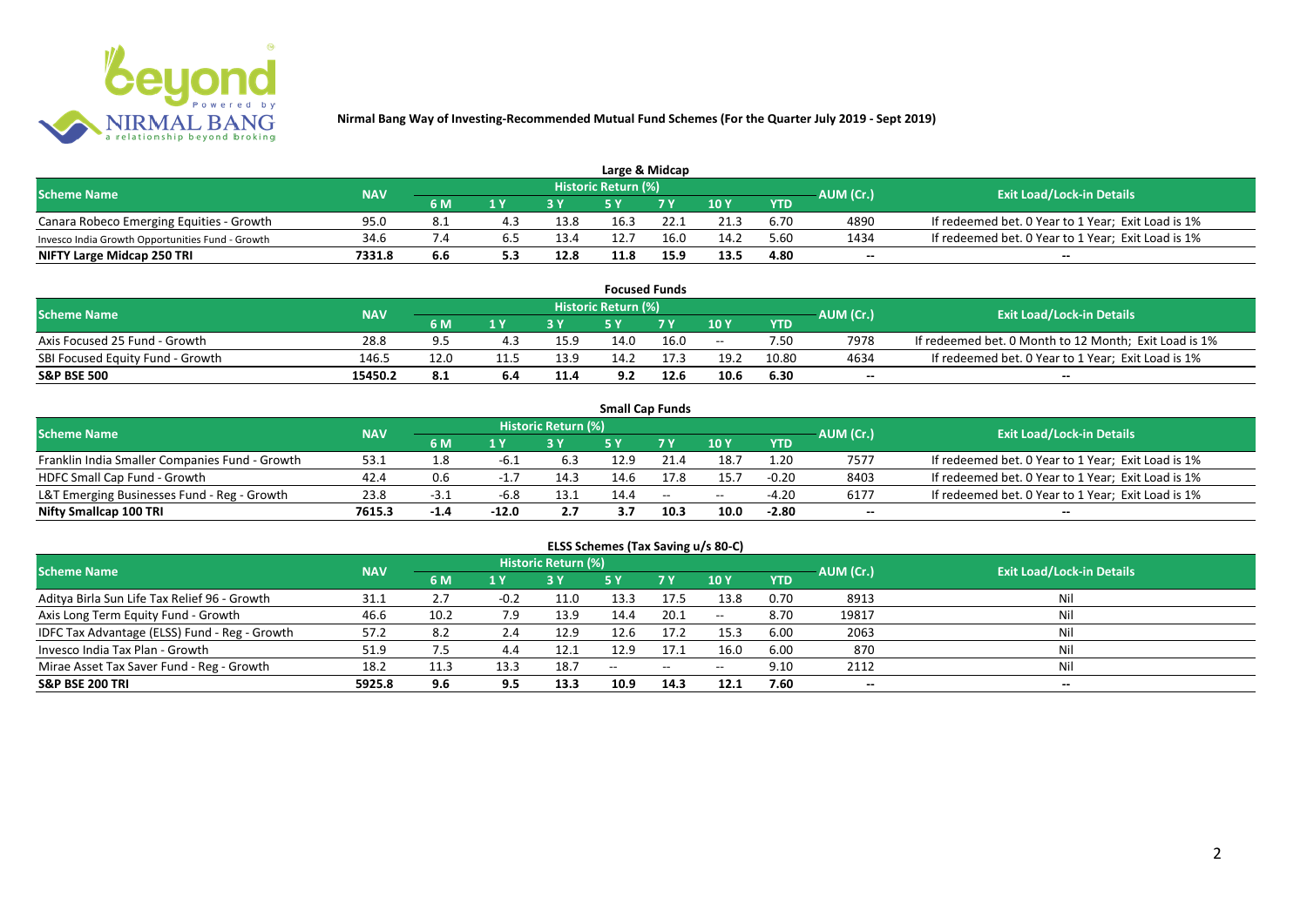

| <b>Contra/Value Fund</b>                  |            |     |  |                     |      |                |        |            |           |                                                    |  |  |  |
|-------------------------------------------|------------|-----|--|---------------------|------|----------------|--------|------------|-----------|----------------------------------------------------|--|--|--|
| <b>Scheme Name</b>                        | <b>NAV</b> |     |  | Historic Return (%) |      |                |        |            | AUM (Cr.) | <b>Exit Load/Lock-in Details</b>                   |  |  |  |
|                                           |            | 6 M |  |                     |      | 7 <sub>Y</sub> | $-10Y$ | <b>YTD</b> |           |                                                    |  |  |  |
| Kotak India EQ Contra Fund - Reg - Growth | 53.6       | 9.1 |  | 14.5                |      | 14.            | 13.1   | 7.20       | 853       | If redeemed bet. 0 Year to 1 Year; Exit Load is 1% |  |  |  |
| Invesco India Contra Fund - Growth        | 48.5       | 6.5 |  | 14.2                | 14.0 | 17.9           | 15.6   | 4.70       | 3929      | If redeemed bet. 0 Year to 1 Year; Exit Load is 1% |  |  |  |
| UTI Value Opportunities Fund - Growth     | 61.7       |     |  | 9.0                 |      |                | 12.3   | 5.60       | 4571      | If redeemed bet. 0 Year to 1 Year; Exit Load is 1% |  |  |  |
| <b>S&amp;P BSE 500 TRI</b>                | 18351.4    | 8.7 |  | 12.8                | 10.6 | 14.1           | 12.1   | 6.80       | $-$       | $- -$                                              |  |  |  |

| Sector/Thematic                                                           |            |        |        |                            |      |           |         |            |           |                                                    |  |  |  |
|---------------------------------------------------------------------------|------------|--------|--------|----------------------------|------|-----------|---------|------------|-----------|----------------------------------------------------|--|--|--|
| <b>Scheme Name</b>                                                        | <b>NAV</b> |        |        | <b>Historic Return (%)</b> |      |           |         |            | AUM (Cr.) | <b>Exit Load/Lock-in Details</b>                   |  |  |  |
|                                                                           |            | 6 M    | 1 Y    | <b>3 Y</b>                 | 5Y   | <b>7Y</b> | 10Y     | <b>YTD</b> |           |                                                    |  |  |  |
| Canara Robeco Consumer Trends Fund - Reg - Growth                         | 39.7       | 6.7    | 6.8    | 14.0                       | 14.4 | 16.7      | $-  \,$ | 5.50       | 335       | If redeemed bet. 0 Year to 1 Year; Exit Load is 1% |  |  |  |
| Mirae Asset Great Consumer Fund - Growth                                  | 34.8       | 3.5    | 5.8    | 15.8                       | 14.1 | 17.7      | $- -$   | 1.60       | 777       | If redeemed bet. 0 Year to 1 Year; Exit Load is 1% |  |  |  |
| ICICI Prudential Technology Fund - Growth                                 | 58.3       | 3.0    | 4.0    | 11.8                       | 11.8 | 17.3      | 20.2    | 2.80       | 456       | If redeemed bet. 0 Day to 15 Day; Exit Load is 1%  |  |  |  |
| Reliance Pharma Fund - Growth                                             | 141.7      | $-4.0$ | $-2.3$ |                            | 7.4  | 13.3      | 18.4    | $-5.20$    | 2492      | If redeemed bet. 0 Year to 1 Year; Exit Load is 1% |  |  |  |
| ICICI Prudential Banking and Financial Services Fund -<br>Retail - Growth | 69.2       | 14.7   | 20.8   | 19.1                       | 17.3 | 21.4      | 18.9    | 13.70      | 3299      | If redeemed bet. 0 Day to 15 Day; Exit Load is 1%  |  |  |  |
| Reliance Banking Fund - Growth                                            | 300.4      | 14.4   | 15.8   | 18.4                       | 14.7 | 17.5      | 17.2    | 13.40      | 3203      | If redeemed bet. 0 Year to 1 Year; Exit Load is 1% |  |  |  |
| <b>S&amp;P BSE 500 TRI</b>                                                | 18351.4    | 8.7    | 7.7    | 12.8                       | 10.6 | 14.1      | 12.1    | 6.80       | --        | $- -$                                              |  |  |  |

| <b>Dynamic Asset Allocation Funds</b>            |            |      |      |                            |      |               |       |            |                          |                                                         |  |  |  |
|--------------------------------------------------|------------|------|------|----------------------------|------|---------------|-------|------------|--------------------------|---------------------------------------------------------|--|--|--|
| <b>Scheme Name</b>                               | <b>NAV</b> |      |      | <b>Historic Return (%)</b> |      |               |       |            | AUM (Cr.)                | <b>Exit Load/Lock-in Details</b>                        |  |  |  |
|                                                  |            | 6 M  | 1 Y  | 3Y                         | 5 Y  | .7 Y          | 10Y   | <b>YTD</b> |                          |                                                         |  |  |  |
| ICICI Prudential Balanced Advantage Fund - Reg - | 36.3       |      |      |                            | 10.1 |               |       | 5.60       |                          |                                                         |  |  |  |
| Growth                                           |            | 6.7  | 8.9  | 9.4                        |      | 13.5          | 13.0  |            | 29105                    | If redeemed bet. 0 Year to 1 Year; Exit Load is 1%      |  |  |  |
| Invesco India Dynamic Equity Fund - Growth       | 29.5       | 7.5  | 3.4  | 10.1                       | 9.5  | 13.6          | 12.6  | 6.80       | 995                      | If redeemed bet. 0 Month to 3 Month; Exit Load is 0.25% |  |  |  |
| Reliance Balanced Advantage Fund - Growth        | 92.9       | 7.5  | 9.2  | 11.4                       | 9.7  | 13.8          | 12.5  | 6.70       | 1876                     | If redeemed bet. 0 Month to 12 Month; Exit Load is 1%   |  |  |  |
| SBI Dynamic Asset Allocation Fund - Reg - Growth | 13.5       | 3.0  | 3.4  | 8.0                        | $ -$ | $\sim$ $\sim$ | $- -$ | 3.10       | 669                      | If redeemed bet. 0 Month to 12 Month; Exit Load is 1%   |  |  |  |
| NIFTY 50 Hybrid Composite Debt 65:35 Index       | 10205.4    | 10.2 | 12.6 | 12.0                       | 10.0 | 12.1          | 10.6  | 8.80       | $\overline{\phantom{a}}$ | $- -$                                                   |  |  |  |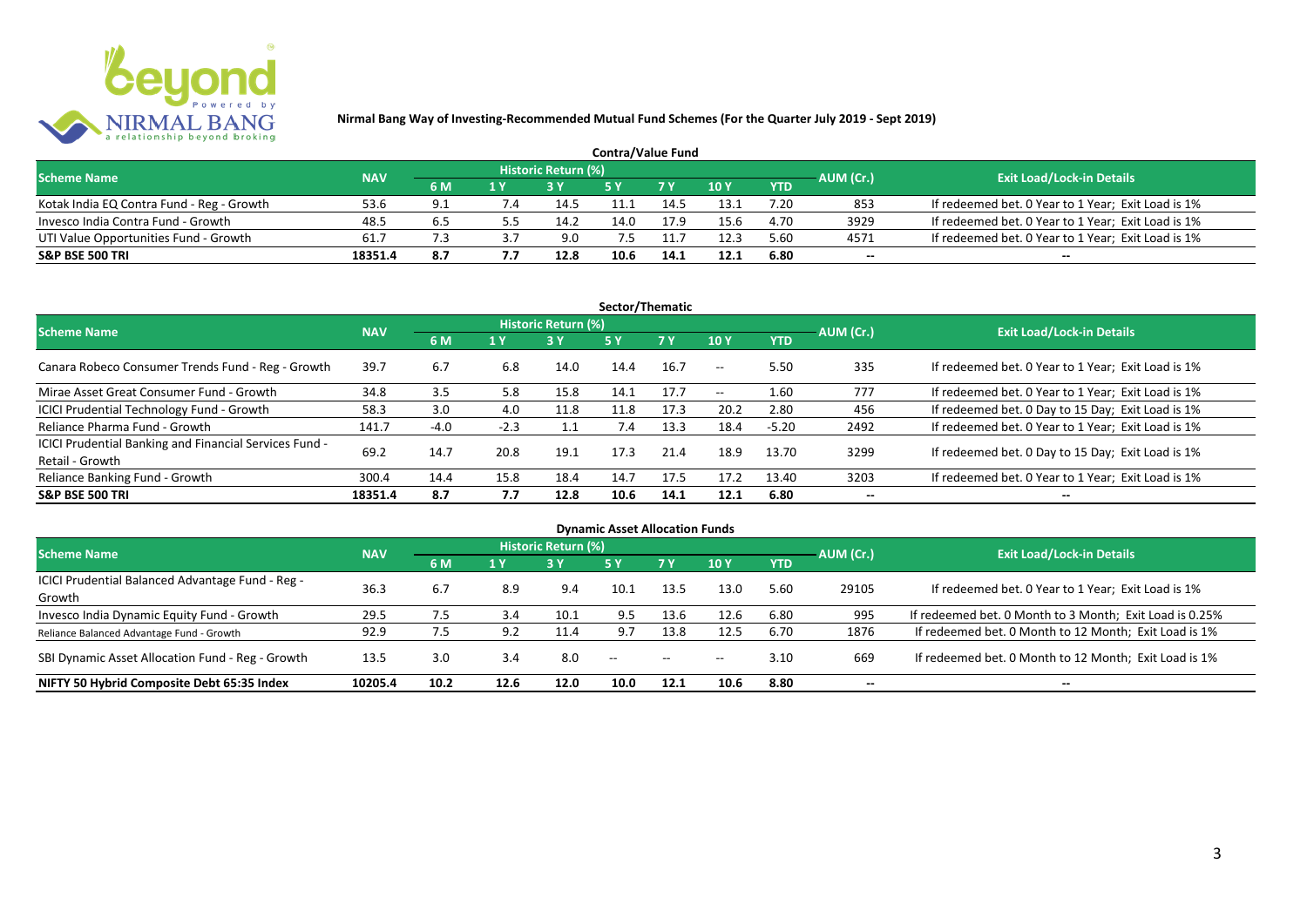

| <b>Hybrid Aggressive</b>                        |            |      |                         |                            |               |                          |       |            |           |                                                       |  |  |  |
|-------------------------------------------------|------------|------|-------------------------|----------------------------|---------------|--------------------------|-------|------------|-----------|-------------------------------------------------------|--|--|--|
| <b>Scheme Name</b>                              | <b>NAV</b> |      |                         | <b>Historic Return (%)</b> |               |                          |       |            | AUM (Cr.) | <b>Exit Load/Lock-in Details</b>                      |  |  |  |
|                                                 |            | 6 M  | $\mathbf{1} \mathbf{V}$ |                            | <b>5 Y</b>    | 7 Y                      | 10Y   | <b>YTD</b> |           |                                                       |  |  |  |
| HDFC Hybrid Equity Fund - Growth                | 55.2       | 8.5  | 9.7                     | 9.0                        | 6.5           |                          | 11.2  | 7.50       | 22665     | If redeemed bet. 0 Year to 1 Year; Exit Load is 1%    |  |  |  |
| ICICI Prudential Equity & Debt Fund - Growth    | 137.7      | 9.2  | 11.0                    | 11.7                       | 11.7          | 16.0                     | 15.0  | 7.50       | 26036     | If redeemed bet. 0 Year to 1 Year; Exit Load is 1%    |  |  |  |
| Mirae Asset Hybrid - Equity Fund - Reg - Growth | 15.2       | 10.1 | 12.8                    | 13.1                       | $\sim$ $\sim$ | $\overline{\phantom{a}}$ | $- -$ | 8.60       | 2038      | If redeemed bet. 0 Year to 1 Year; Exit Load is 1%    |  |  |  |
| SBI Equity Hybrid Fund - Growth                 | 138.7      | 9.0  | 11.0                    | 11.1                       | 12.1          | 16.4                     | 12.9  | 8.10       | 30028     | If redeemed bet. 0 Month to 12 Month; Exit Load is 1% |  |  |  |
| Canara Robeco Equity Hybrid Fund - Growth       | 162.5      | 8.8  | 10.0                    | 11.7                       | 11.5          | 14.1                     | 13.8  | 8.00       | 2242      | If redeemed bet. 0 Year to 1 Year; Exit Load is 1%    |  |  |  |
| NIFTY 50 Hybrid Composite Debt 65:35 Index      | 10205.4    | 10.2 | 12.6                    | 12.0                       | 10.0          | 12.1                     | 10.6  | 8.80       | $- -$     | $- -$                                                 |  |  |  |

| <b>Arbitrage Fund</b>                      |            |     |     |                            |     |  |     |      |           |                                                         |  |  |  |
|--------------------------------------------|------------|-----|-----|----------------------------|-----|--|-----|------|-----------|---------------------------------------------------------|--|--|--|
| <b>Scheme Name</b>                         | <b>NAV</b> |     |     | <b>Historic Return (%)</b> |     |  |     |      | AUM (Cr.) | <b>Exit Load/Lock-in Details</b>                        |  |  |  |
|                                            |            | 1 M | 3 M | 6 M                        |     |  | 2 V | YTD  |           |                                                         |  |  |  |
| IDFC Arbitrage Fund - Reg - Growth         | 23.7       |     |     | $b_{1}$                    | 6.6 |  |     | 6.70 | 4643      | If redeemed bet. 0 Month to 1 Month; Exit Load is 0.25% |  |  |  |
| Kotak Equity Arbitrage Fund - Reg - Growth | 26.9       |     |     | b.4                        | 6.5 |  |     | 6.50 | 13360     | If redeemed bet. 0 Day to 30 Day; Exit Load is 0.25%    |  |  |  |
| Reliance Arbitrage Fund - Growth           | 19.3       | 4.9 |     | b.b                        | 6.6 |  |     | 6.70 | 8535      | If redeemed bet. 0 Month to 1 Month; Exit Load is 0.25% |  |  |  |

|                                          |            |       |     |                     | <b>Equity Saver</b> |                                                     |       |            |           |                                                       |
|------------------------------------------|------------|-------|-----|---------------------|---------------------|-----------------------------------------------------|-------|------------|-----------|-------------------------------------------------------|
| <b>Scheme Name</b>                       | <b>NAV</b> |       |     | Historic Return (%) |                     |                                                     |       |            |           | <b>Exit Load/Lock-in Details</b>                      |
|                                          |            | 6 M   | 1 Y |                     |                     | 7 <sub>V</sub>                                      | 10Y   | <b>YTD</b> | AUM (Cr.) |                                                       |
| Axis Equity Saver Fund - Reg - Growth    | 13.1       | 5.6   | 6.4 | 8.2                 | $- -$               | $\hspace{0.1mm}-\hspace{0.1mm}-\hspace{0.1mm}$      | $- -$ | 5.20       | 769       | If redeemed bet. 0 Month to 12 Month; Exit Load is 1% |
| HDFC Equity Savings Fund - Growth        | 37.5       | 6.3   |     | 9.9                 | 8.3                 | 9.4                                                 | $Q -$ | 5.60       | 5614      | If redeemed bet. 0 Year to 1 Year; Exit Load is 1%    |
| Kotak Equity Savings Fund - Reg - Growth | 14.4       | -4.5  |     | 8.3                 | $\sim$ $\sim$       | $\hspace{0.05cm} -\hspace{0.05cm} -\hspace{0.05cm}$ | $- -$ | 4.00       | 2158      | If redeemed bet. 0 Year to 1 Year; Exit Load is 1%    |
| CRISIL Hybrid 50+50 - Moderate Index*    | $- -$      | $- -$ |     | --                  | --                  | $- -$                                               |       | --         | --        | $- -$                                                 |

|                                           |            |     |     |                            |     | <b>Liquid Funds</b> |            |                 |           |                           |
|-------------------------------------------|------------|-----|-----|----------------------------|-----|---------------------|------------|-----------------|-----------|---------------------------|
| <b>Scheme Name</b>                        | <b>NAV</b> |     |     | <b>Historic Return (%)</b> |     |                     | <b>YTM</b> | Avg             | AUM (Cr.) | Exit Load/Lock-in Details |
|                                           |            | 1W  | 2 W | 1 M                        | 3 M | 1Y                  |            | <b>Maturity</b> |           |                           |
| Axis Liquid Fund - Growth                 | 2102.6     | 6.9 | 6.7 | 6.7                        | 7.0 |                     | 6.8        | 0.10            | 32993     | Nil                       |
| IDFC Cash Fund - Reg - Growth             | 2297.1     | 6.9 | 6.4 | 6.4                        | 6.8 | 7.3                 | 6.9        | 0.05            | 13185     | Nil                       |
| Kotak Liquid Scheme - Reg - Growth        | 3840.1     |     | 6.6 | 6.7                        | 6.9 | 7.4                 | 6.8        | 0.10            | 31694     | Nil                       |
| Mirae Asset Cash Management Fund - Growth | 1985.4     | 7.0 | 6.5 | 6.6                        | 7.0 | 7.4                 | 6.9        | 0.07            | 3328      | Nil                       |
| <b>CRISIL Liquid Fund Index</b>           | $- -$      | 7.6 | 6.7 | 6.9                        | 7.2 | $-$                 | $- -$      |                 | $- -$     | $- -$                     |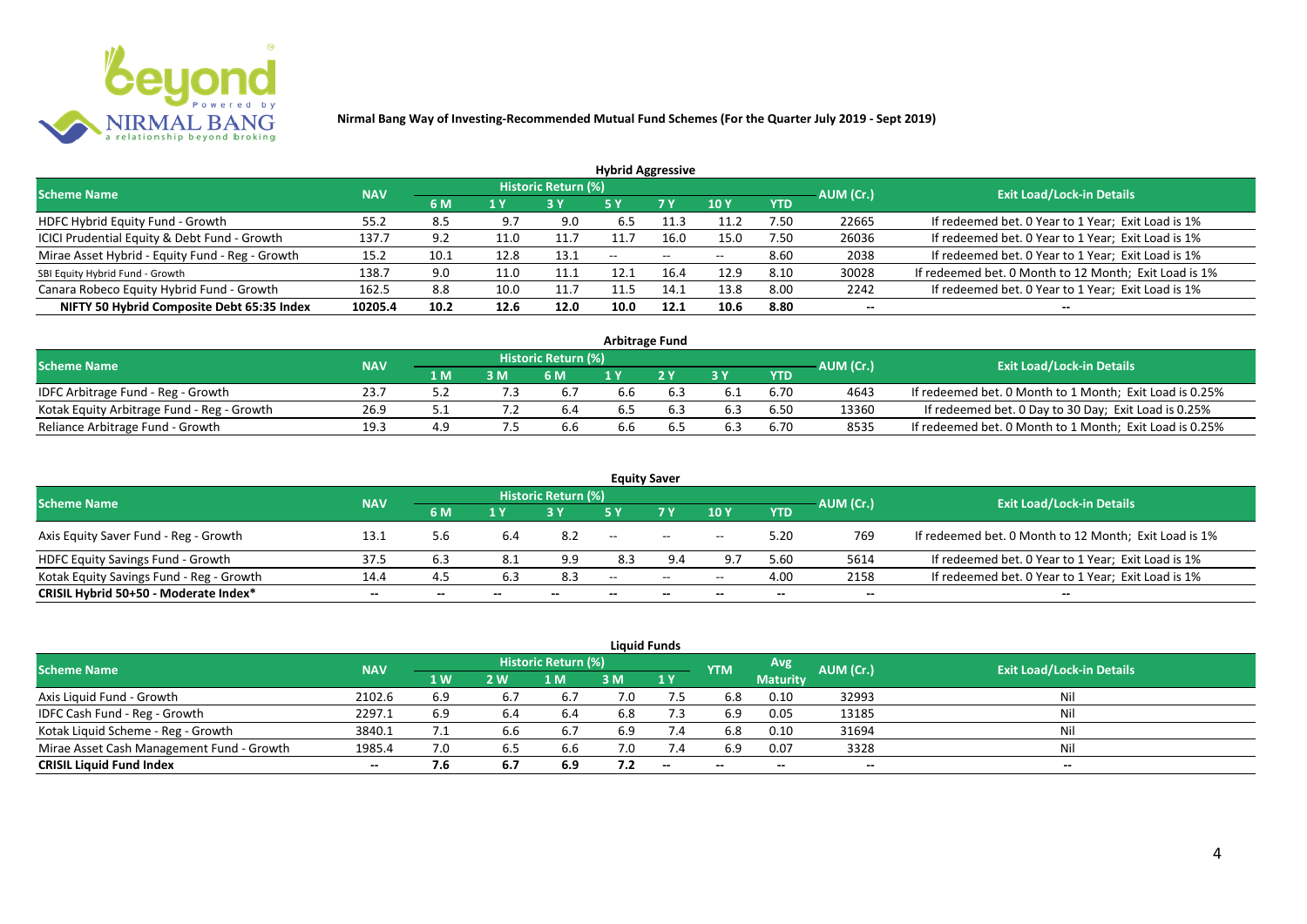

|                                               |            |     |     |                            | <b>Ultra Short Fund</b> |                          |            |                 |           |                                  |
|-----------------------------------------------|------------|-----|-----|----------------------------|-------------------------|--------------------------|------------|-----------------|-----------|----------------------------------|
| <b>Scheme Name</b>                            | <b>NAV</b> |     |     | <b>Historic Return (%)</b> |                         |                          | <b>YTM</b> | Avg             | AUM (Cr.) | <b>Exit Load/Lock-in Details</b> |
|                                               |            | 1 M | 3 M | 6 M                        | 1 V                     |                          |            | <b>Maturity</b> |           |                                  |
| HDFC Ultra Short Term Fund - Reg - Growth     | 10.7       | 6.3 | 7.0 |                            | $\sim$ $\sim$           | $\sim$                   | .3         | 0.41            | 6196      | Nil                              |
| IDFC Ultra Short Term Fund - Reg - Growth     | 10.8       | 6.6 |     | 8.3                        | $\sim$                  | $\overline{\phantom{a}}$ |            | 0.37            | 2549      | Nil                              |
| SBI Magnum Ultra Short Duration Fund - Growth | 4225.0     | 6.2 |     | 8.0                        | 8.3                     |                          |            | 0.49            | 8691      | Nil                              |
| <b>NIFTY Ultra Short Duration Debt Index</b>  | 3858.8     | 6.7 |     | -8.1                       | 8.3                     | 7.6                      | --         | $- -$           | $- -$     | $\overline{\phantom{a}}$         |

| <b>Money Market Fund</b>                                   |            |     |     |                     |                          |     |            |                 |           |                                  |  |  |  |  |
|------------------------------------------------------------|------------|-----|-----|---------------------|--------------------------|-----|------------|-----------------|-----------|----------------------------------|--|--|--|--|
| <b>Scheme Name</b>                                         | <b>NAV</b> |     |     | Historic Return (%) |                          |     | <b>YTM</b> | Avg             | AUM (Cr.) | <b>Exit Load/Lock-in Details</b> |  |  |  |  |
|                                                            |            | 1 M | 3M  | 6 M                 | 1Y                       | 3 Y |            | <b>Maturity</b> |           |                                  |  |  |  |  |
| Aditya Birla Sun Life Money Manager Fund - Reg -<br>Growth | 255.4      | 6.5 | 7.3 | 8.3                 | 8.4                      | 7.5 |            | 0.59            | 11117     | Nil                              |  |  |  |  |
| ICICI Prudential Money Market Fund - Reg - Growth          | 263.9      | 6.5 | 7.3 | -8.1                | 8.2                      | 7.3 | 7.2        | 0.47            | 8992      | Nil                              |  |  |  |  |
| Reliance Money Market Fund - Growth                        | 2880.6     | 6.7 | 7.6 | 8.3                 | 8.5                      | 7.4 | 7.1        | 0.46            | 3278      | Nil                              |  |  |  |  |
| UTI Money Market Fund - Reg - Growth                       | 2141.4     | 6.6 | 7.4 | 8.3                 | 8.4                      | 7.4 | 7.2        | 0.47            | 7578      | Nil                              |  |  |  |  |
| <b>CRISIL Liquid Fund Index</b>                            | $- -$      | 6.9 | 7.2 | $- -$               | $\overline{\phantom{a}}$ | --  | $- -$      | $- -$           | $- -$     | $\overline{\phantom{a}}$         |  |  |  |  |

| <b>Short Term Fund</b>                          |            |     |    |                            |     |      |            |                 |           |                                  |  |  |  |  |
|-------------------------------------------------|------------|-----|----|----------------------------|-----|------|------------|-----------------|-----------|----------------------------------|--|--|--|--|
| <b>Scheme Name</b>                              | <b>NAV</b> |     |    | <b>Historic Return (%)</b> |     |      | <b>YTM</b> | Avg             | AUM (Cr.) | <b>Exit Load/Lock-in Details</b> |  |  |  |  |
|                                                 |            | 1 M | 3M | 6 M                        |     | 13 Y |            | <b>Maturity</b> |           |                                  |  |  |  |  |
| HDFC Short Term Debt Fund - Growth              | 21.1       | b.b |    | 9.0                        | 8.8 |      | 7.9        | 2.08            | 7956      | Nil                              |  |  |  |  |
| IDFC Bond Fund - Short Term Plan - Reg - Growth | 38.8       | 4.2 |    | q ⊏                        | 9.1 |      |            | 1.99            | 7525      | Nil                              |  |  |  |  |
| Kotak Bond Short Term Plan - Reg - Growth       | 35.6       |     |    | 9.6                        | 9.0 |      | 8.0        | 2.74            | 8993      | Nil                              |  |  |  |  |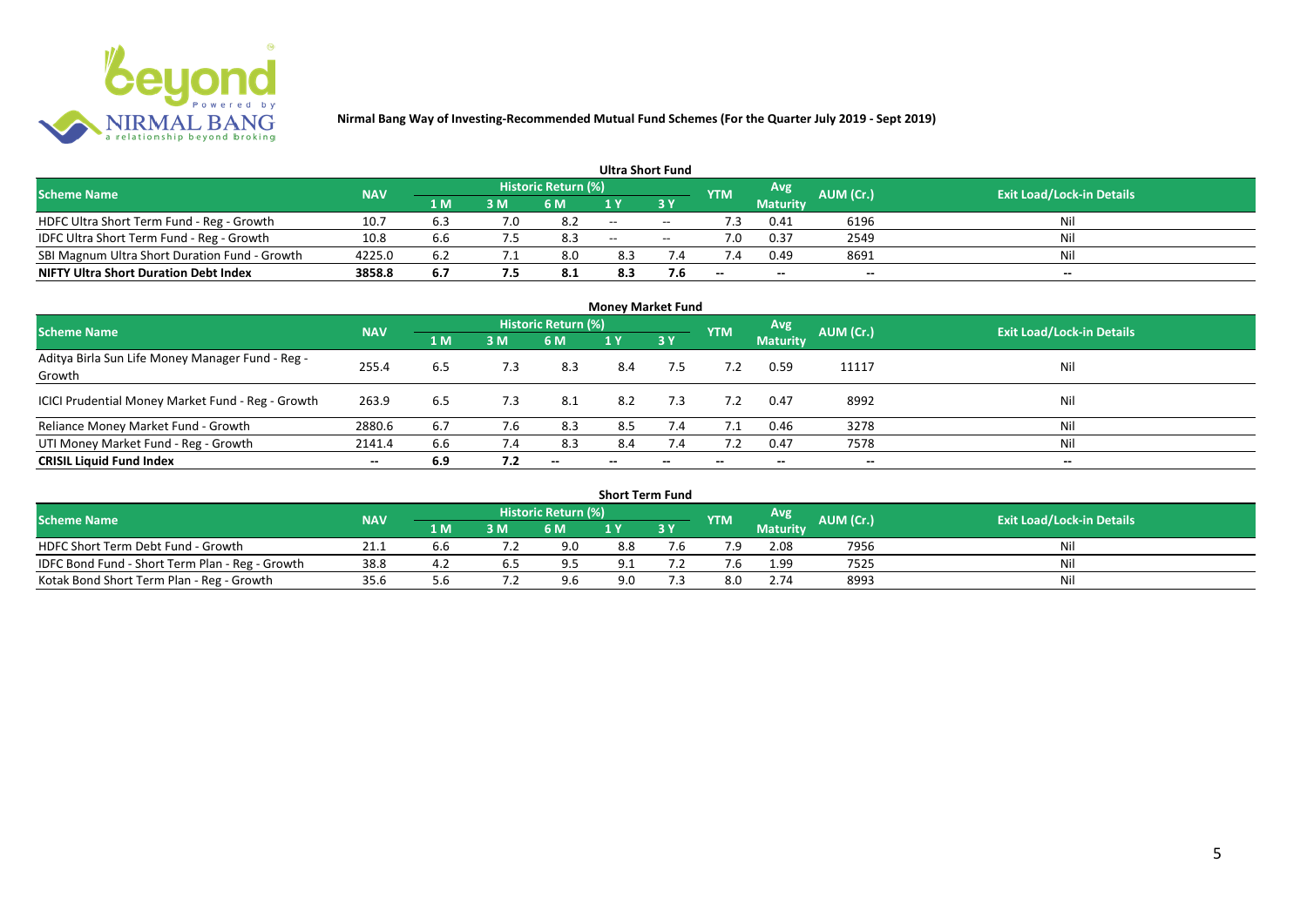

| <b>Low Duration Fund</b>                  |            |     |     |                            |     |  |            |                 |                  |                                  |  |  |  |  |
|-------------------------------------------|------------|-----|-----|----------------------------|-----|--|------------|-----------------|------------------|----------------------------------|--|--|--|--|
| <b>Scheme Name</b>                        | <b>NAV</b> |     |     | <b>Historic Return (%)</b> |     |  | <b>YTM</b> | Avg             | <b>AUM (Cr.)</b> | <b>Exit Load/Lock-in Details</b> |  |  |  |  |
|                                           |            | 1 M | 3M  | 6 M                        | 1 Y |  |            | <b>Maturity</b> |                  |                                  |  |  |  |  |
| <b>HDFC Low Duration Fund - Growth</b>    | 39.9       |     | 6.8 | 8.0                        | 7.8 |  |            | 0.96            | 15997            | Nil                              |  |  |  |  |
| Canara Robeco Savings Fund - Reg - Growth | 29.8       |     | 7.0 | 8.3                        | 8.0 |  |            | 0.89            | 1020             | Nil                              |  |  |  |  |
| IDFC Low Duration Fund - Reg - Growth     | 27.0       |     |     | 8.4                        | 8.3 |  |            | 0.80            | 3571             | Nil                              |  |  |  |  |

| <b>Banking &amp; PSU Bond Funds</b>            |            |     |      |                            |      |      |            |                 |           |                                  |  |  |  |  |
|------------------------------------------------|------------|-----|------|----------------------------|------|------|------------|-----------------|-----------|----------------------------------|--|--|--|--|
| <b>Scheme Name</b>                             | <b>NAV</b> |     |      | <b>Historic Return (%)</b> |      |      | <b>YTM</b> | Avg             | AUM (Cr.) | <b>Exit Load/Lock-in Details</b> |  |  |  |  |
|                                                |            | 1 M | 3 M  | 6 M                        |      | 73 Y |            | <b>Maturity</b> |           |                                  |  |  |  |  |
| HDFC Banking and PSU Debt Fund - Reg - Growth  | 15.4       |     |      | 9.8                        | 9.4  |      | 8.3        | 2.68            | 3123      | Ni                               |  |  |  |  |
| Kotak Banking and PSU Debt Fund - Reg - Growth | 43.4       | 8.2 | 10.3 | 11.2                       | 10.2 | 8.1  | 7.9        | 4.61            | 1617      | Ni                               |  |  |  |  |
| IDFC Banking & PSU Debt Fund - Reg - Growth    | 16.4       |     | 0. J | 11.3                       | 10.7 |      |            | 3.70            | 6126      | Ni                               |  |  |  |  |

| <b>Corporate Bond Funds</b>                                                                                                   |        |     |     |      |      |             |     |                 |       |     |  |  |  |  |
|-------------------------------------------------------------------------------------------------------------------------------|--------|-----|-----|------|------|-------------|-----|-----------------|-------|-----|--|--|--|--|
| Historic Return (%)<br>Avg<br>AUM (Cr.)<br><b>Exit Load/Lock-in Details</b><br><b>Scheme Name</b><br><b>NAV</b><br><b>YTM</b> |        |     |     |      |      |             |     |                 |       |     |  |  |  |  |
|                                                                                                                               |        | 1 M | 3 M | 6 M  |      | <b>73 Y</b> |     | <b>Maturity</b> |       |     |  |  |  |  |
| ICICI Prudential Corporate Bond Fund - Reg - Growth                                                                           | 19.5   | 57  | 7.b | 9.8  | 8.9  | 7.6         | 7.9 | 2.38            | 7088  | Nil |  |  |  |  |
| HDFC Corporate Bond Fund - Growth                                                                                             | 21.3   | 7.8 | 8.9 | 11.1 | 10.1 | 8.1         | 7.9 | 3.89            | 12321 | Nil |  |  |  |  |
| Kotak Corporate Bond Fund - Std - Growth                                                                                      | 2523.0 | 4.1 |     | 9.3  | 8.9  | 8.1         | 7.9 | 1.60            | 2037  | Nil |  |  |  |  |